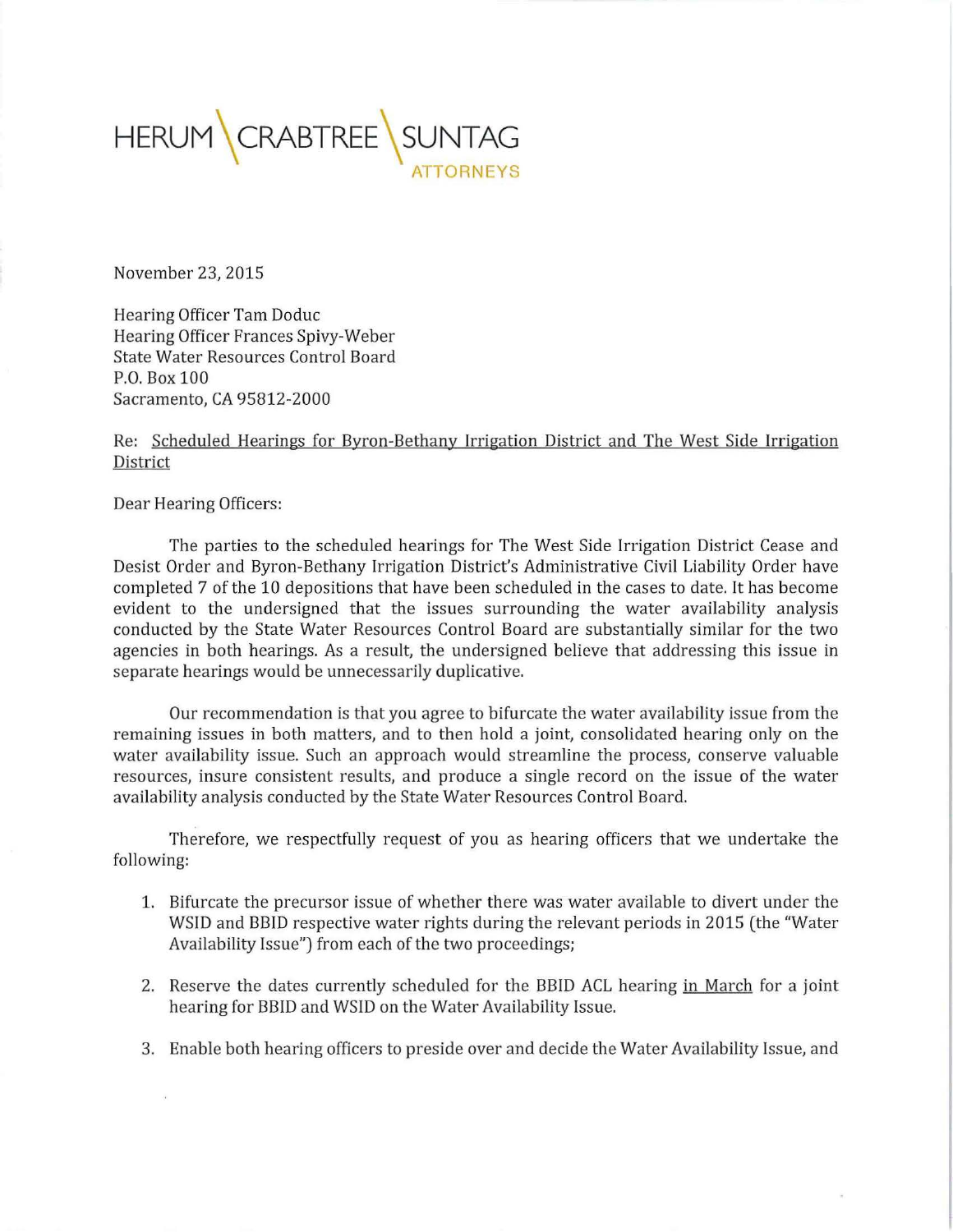Ms. Tam Doduc Ms. Frances Spivy-Weber November 23, 2015 Page 2 of 2

> 4. Any remaining issues for the WSID and 8810 enforcement actions would be heard immediately thereafter in the last week of March, through separate hearings for each enforcement action.

Very Truly Yours,

Jeanne Zolezzi Attorney for The West Side Irrigation District

p.p. DAN KELLY where, an edges separate hearings for each.

Dan Kelly Attorney for Byron-Bethany Irrigation District

p.p. TIM O'LAUGHLIN

Tim O'Laughlin Attorney for San Joaquin Tributaries Authority

Dean Ruiz Attorney for South Delta Water Agency

Jennifer Spaletta Attorney for Central Delta Water Agency Stephanie Morris Attorney for State Water Contractors

Robin McGinnis Attorney for Department of Water Resources

and the pro-

Andrew Tauriainen Attorney for Prosecution Team

Philip Williams Attorney for Westlands Water District

p.p. JONATHAN KNAPP

Jonathan Knapp Attorney for City and County of San Francisco

 $\alpha$  . <br> <br> :

 $\mathcal{E} = 2\pi r^2 - 10^{-10}$  . For each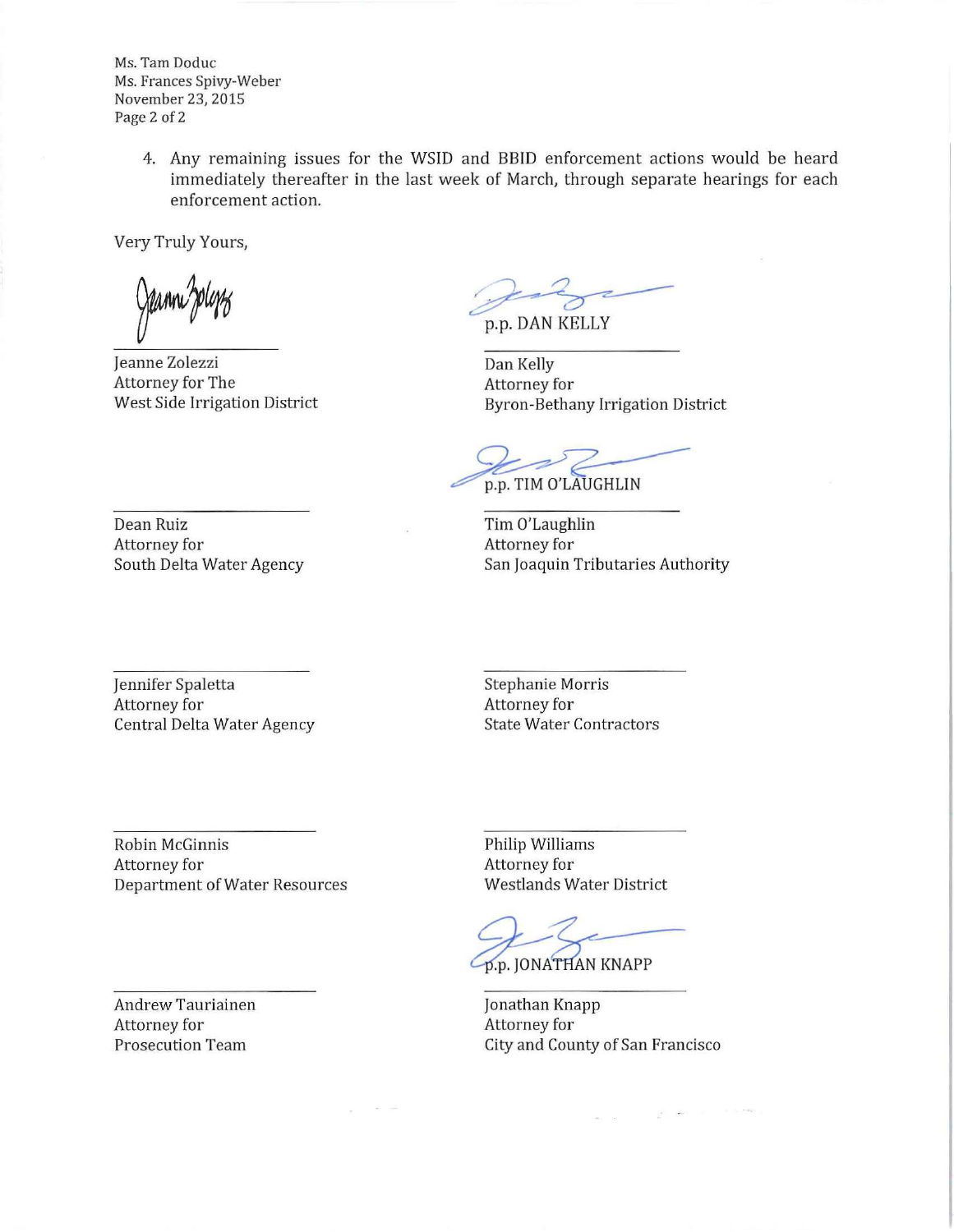Ms. Tam Doduc Ms. Frances Spivy-Weber November 23, 2015 Page 2 of 2

> 4. Any remaining issues for the WSID and BBID enforcement actions would be heard immediately thereafter in the last week of March, through separate hearings for each enforcement action.

Very Truly Yours,

Jeanne Zolezzi Attorney for The West Side Irrigation District

Dan Kelly Attorney for Byron-Bethany Irrigation District

Ry Dean Ruiz

Attorney for South Delta Water Agency

Tim O'Laughlin Attorney for San Joaquin Tributaries Authority

Jennifer Spaletta Attorney for Central Delta Water Agency Stephanie Morris Attorney for State Water Contractors

Robin McGinnis Attorney for Department of Water Resources Philip Williams Attorney for Westlands Water District

Andrew Tauriainen Attorney for Prosecution Team

Jonathan Knapp Attorney for City and County of San Francisco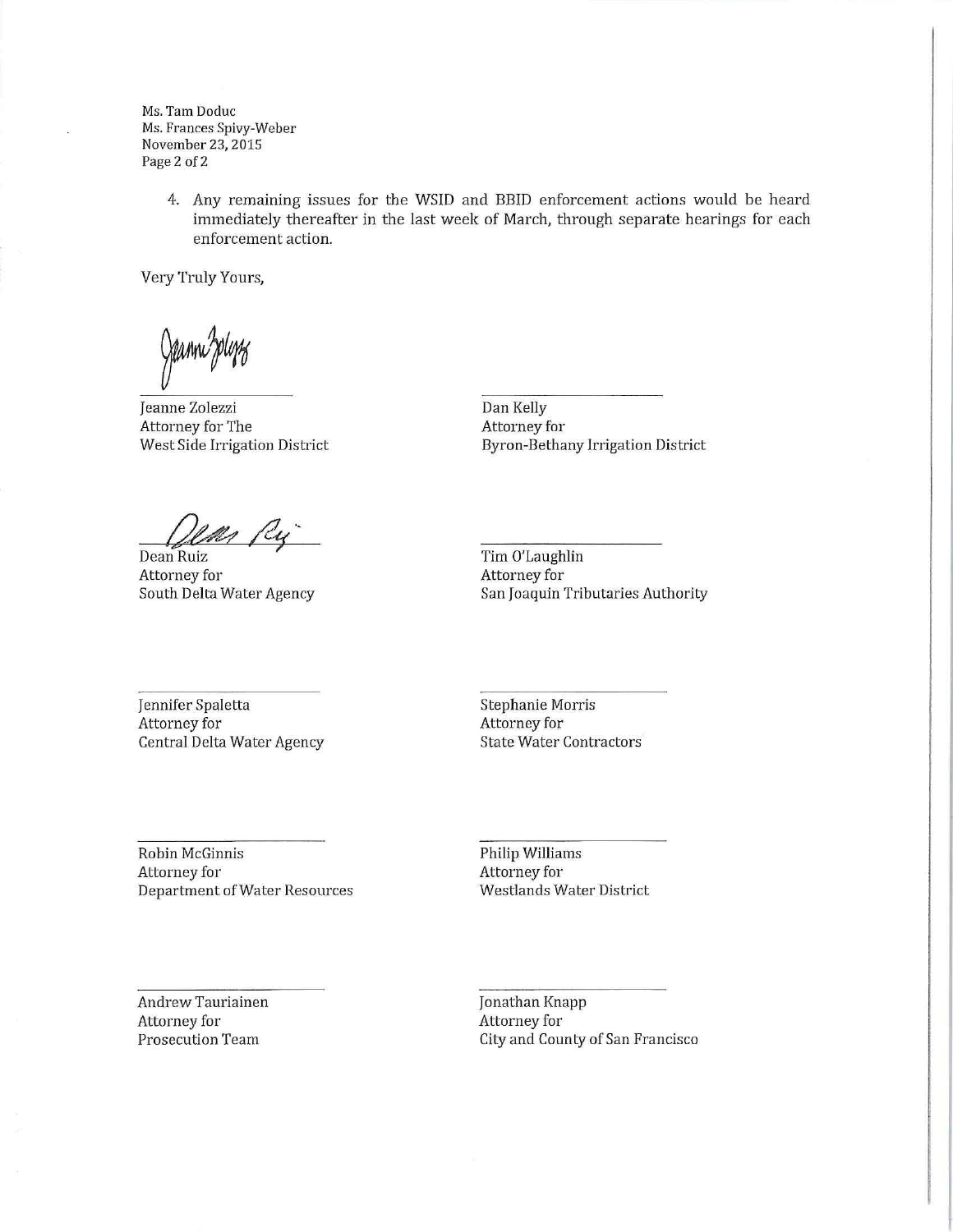Ms. Tam Doduc Ms. Frances Spivy-Weber November 23, 2015 Page 2 of 2

> 4. Any remaining issues for the WSID and BBID enforcement actions would be heard immediately thereafter in the last week of March, through separate hearings for each enforcement action.

Very Truly Yours,

Jeanne Zolezzi Attorney for The West Side Irrigation District

Dan Kelly Attorney for Byron-Bethany Irrigation District

Dean Ruiz Attorney for South Delta Water Agency

 $\mathcal{C}$ rulette Jennifer Spaletta

**Attorney for Central Delta Water Agency** 

Tim O'Laughlin Attorney for San joaquin Tributaries Authority

Stephanie Morris Attorney for State Water Contractors

Robin McGinnis Attorney for Department of Water Resources Philip Williams Attorney for Westlands Water District

Andrew Tauriainen Attorney for Prosecution Team

jonathan Knapp Attorney for City and County of San Francisco